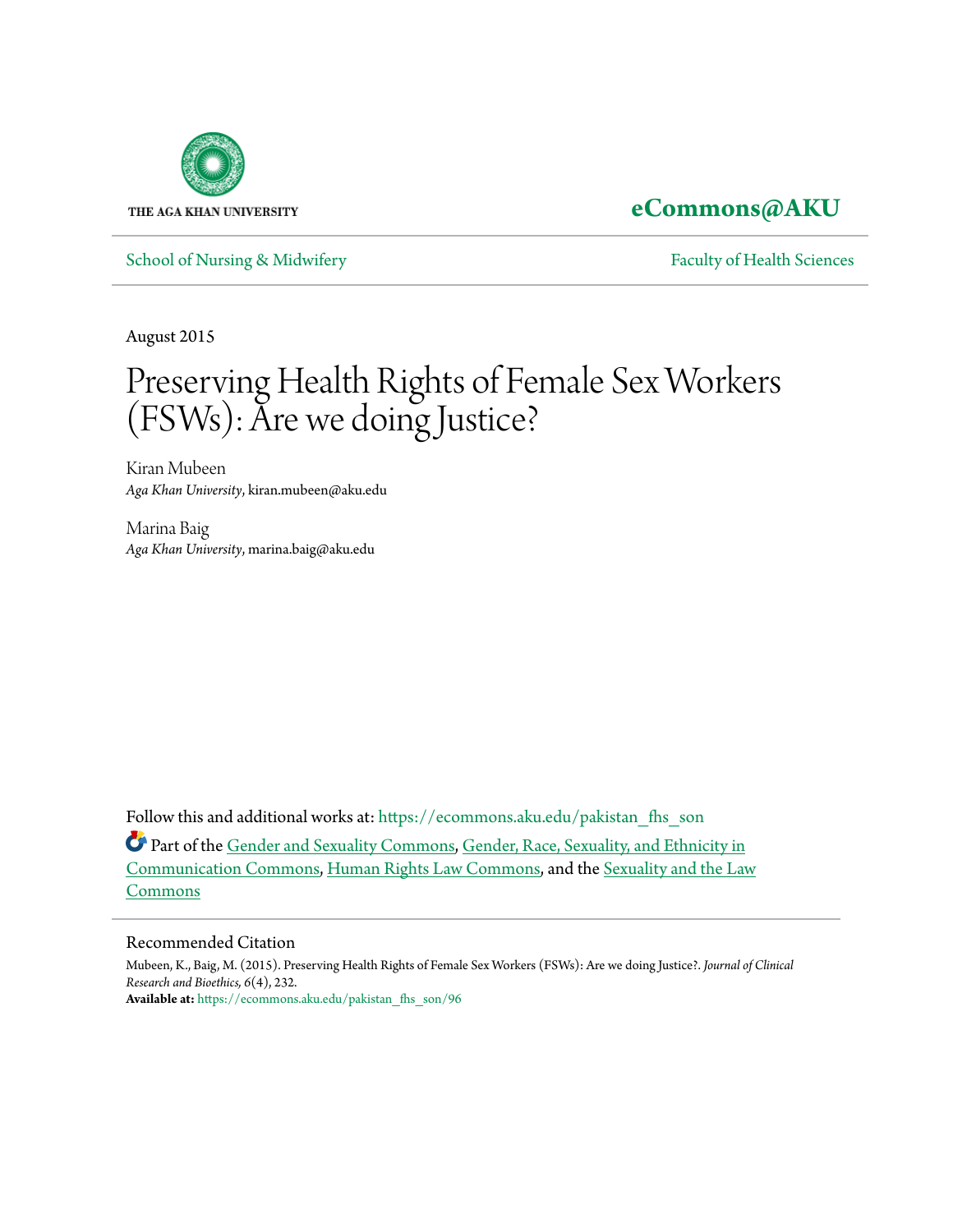

# Preserving Health Rights of Female Sex Workers (FSWs): Are we doing Justice?

#### **Kiran Mubeen**\*  **and Marina Baig**

*Aga Khan University School of Nursing and Midwifery, Karachi, Pakistan*

\***Corresponding author:** Mubeen K, 395/3, Inara Palace, Flat # 102, Pedro Desouza Road, Garden East, Karachi, Pakistan, Tel: 92 333 3181331; E-mail: kiran.mubeen@aku.edu

**Received date:** April 21, 2015; **Accepted date:** August 07, 2015; **Published date:** August 12, 2015

**Copyright:** ©2015 Mubeen K. This is an open-access article distributed under the terms of the Creative Commons Attribution License, which permits unrestricted use, distribution, and reproduction in any medium, provided the original author and source are credited.

#### **Abstract:**

In Pakistani context where majority of the population are Muslims, prostitution is considered as stigma. Health providers often come across a challenge to provide optimal care to prostitutes when their own values and beliefs contradict with their professional obligations. This commentary article is based on a clinical case study in which a family planning counselor failed to respond to the contraceptive needs of a prostitute due to the non-supportive state policy for tubal ligation and provider's own values for the stigmatized profession. This paper introduces a question for all health providers whether this act was justifiable on the basis of human rights paradigm, right for autonomy and principal of non-maleficence. This article is a commentary against the incomplete state policy of family planning and ethical principles violated in this case.

**Keywords:** Health rights; Stigma; Non-maleficence

#### **Prostitution in Pakistani Context**

#### **Introduction**

It is a common practice for public health providers to address the health needs of larger population; however at times, while doing this, they often overlook the health rights of those individuals who are among the minorities in the society. On ethical grounds, such health policies must be questioned that pose discrimination against the rights of a certain minority population. Healthcare professionals often come across such circumstances, yet having correct knowledge of ethical principles, theories and adequate reasoning skills may lead to correct decision making. In this commentary article we have selected a case study of a prostitute, who is a member of a minority group, hence is often neglected in Pakistani society.

#### **Case Study**

This is a true case study of a 20 year old unmarried woman, who visited a family planning (FP) center and explored from the counselor regarding permanent method of family planning for herself. At first, this was surprising for the counselor, but after rapport building and probing, the woman verbalized that she has multiple sexual partners who pay money to her for rendering services. In order to prevent pregnancy for the rest of her life, she intends to have tubal ligation. In response, the family planning counselor explained her, the policy of tubal ligation that includes several clauses out of which the women was not meeting the following two criteria. Firstly, she should have at least two children, and secondly, it requires the written informed consent of both husband and wife in every case prior to the procedure [1]. After listening to the counselor, the women tried to explain her circumstances and begged for support, but counselor refused to offer any help. Since the woman was not meeting the criteria, she had to leave the family planning center with regret.

Prostitution is a business or practice of providing sexual services to another person in exchange of money [2]. In many parts of the world, women choose this profession voluntarily to overcome their poor financial circumstances, whereas some are coerced to enter this profession through trafficking, violence or kidnapping. However, in Pakistan prostitution is considered as a dishonored, stigmatized, and illegal profession not only because of cultural and religious restrictions, but also due to its associated hazards to the clients. A qualitative study conducted in three randomly selected cities of Punjab (biggest province of Pakistan) explored reasons for choosing this profession from 33 FSWs. Poverty, early marriages, domestic violence, family issues including husband's drug abuse and illness of a family member were reported as major factors for adopting this profession [3]. A 2005 study estimated the relative size of FSW population as almost seven FSWs per 1000 men ranging from 13,000 encounters per month in Hyderabad to more than 650,000 per month in Lahore. The major client hubs after Lahore are located in Karachi (2,19,000), Sukkar (1,07,000) and Multan with similar client volume as Sukkar [4]. Since this occupation is illegitimate in the country so it is difficult to estimate the true numbers of clients volume at present, however the reported statistics suggest a huge population utilizing these services.

A 2011 mapping study estimated 73,675 FSWs in 12 major cities of Pakistan. Out of 4301 respondents in all four provinces, majority (59.8%) was married and only 48.7% were literate. Their median age was 26 years out of whom 9.7% were under 20 years. Majority of the FSWs were home based (45.2%) and remaining were street based and kothikhana based (small brothels), whereas brothel based were only 7.5%. These findings indicate that due to illegitimacy of the profession, the FSW are least concentrated in brothels and majority of them work in hidden places which are difficult to reach and their individual and structural vulnerabilities may differ. Although the prevalence of HIV is lowest amongst FSWs (0.63%), studies reported that other STIs and unsafe abortions are very common amongst them and they possess inadequate knowledge regarding STIs and its prevention [5]. For example, a cross sectional study surveyed 730 FSWs in three areas of Lahore mapped during 2004 study. Although the sample was not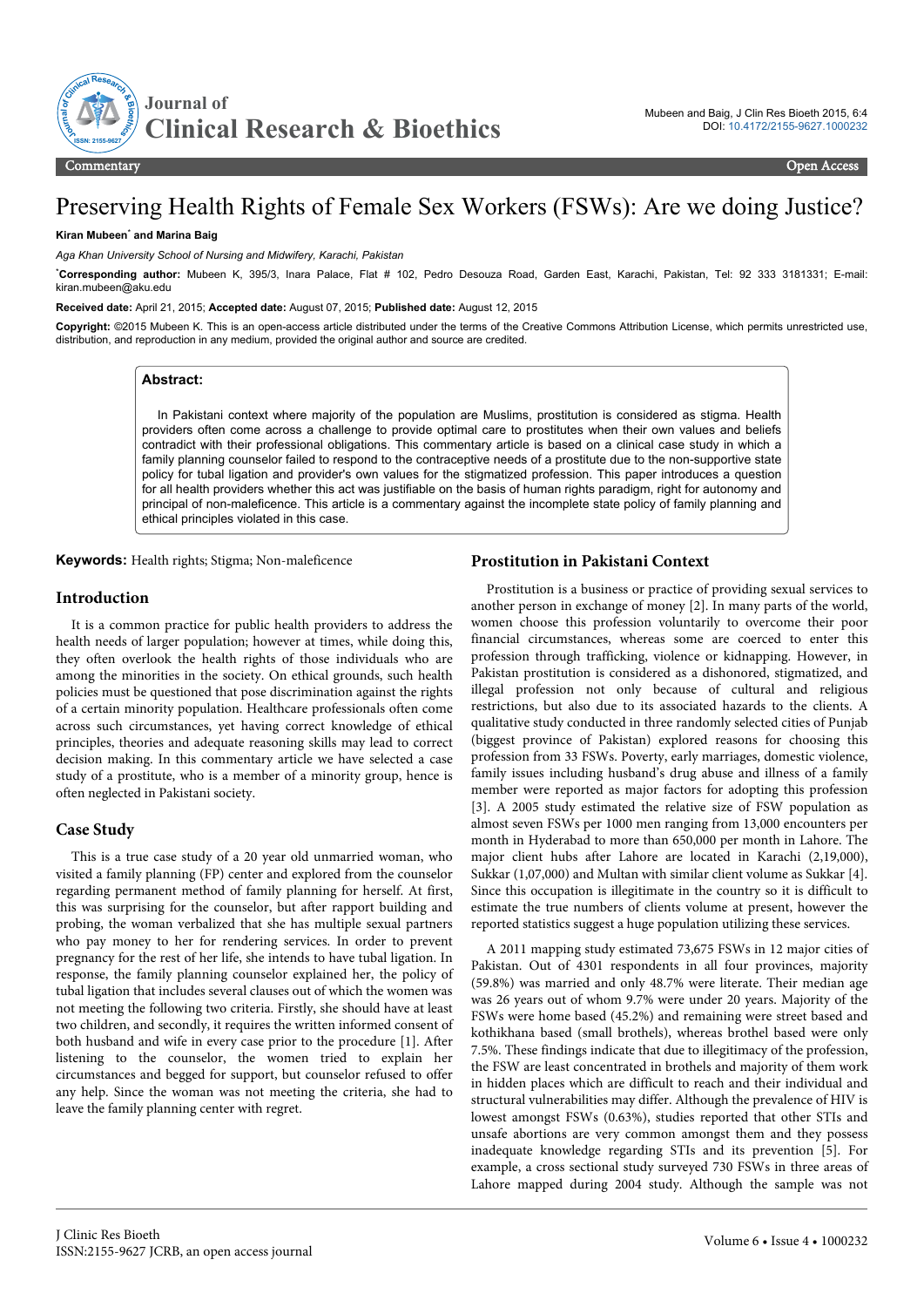representative of entire country, the study determined that 75% of the respondents considered STIs as having leucorrhea or AIDs whereas remaining 25% could not even name a single STI. Moreover, 65% acquired STI during past six months out of whom only 28% sought treatment. Ninety percent of them reported having an abortion at least once in their life time (Range 1-6) out of which 33% reported seeking abortion services from unskilled birth attendants [6].

## **Our Position and Rational**

The analysis of the above case study highlights two important issues, which are discussed as under:

First of all, the present state policy regarding permanent family planning method is very general, therefore, does not have any provision for the woman in this case study. Although in general, FSWs come in the category of women, however they have some different health needs. There basic health needs involve contraception to prevent unsafe abortions and protection against STIs including HIV/ AIDs. In this policy the contraceptive needs of prostitutes are not properly addressed. Till this time, most of the work has been done on HIV and STI prevention, which is beneficial for the general clients and community at large, however, health of the sex workers, by restricting unsafe abortions have not been taken into account. Therefore, we argue that such policies need serious revision that is infringing the health rights of prostitutes.

Second of all, in this case study, the provider displayed a biased attitude against the prostitute. Though the counselor in her position complied with the state law, but, ethically she should have provided health education for safe sexual practices and could have offered temporary methods of contraception. The attitude of the counselor showed disregard and discrimination, which translated into her action by showing apathy for woman's circumstances. The provider breeched the ethical principles of non-maleficence and right to autonomy. Due to this reason, we assert that providers should perform risk benefit analysis while working with prostitutes.

#### **Discussion**

#### **Rights based theory**

"Rights are justified claims that individuals can make on other individuals or on society. Having rights means to be in a position to determine, by having choices what others should or should not do" [7]. In this case study, the basic need of woman that is family planning was not fulfilled due the state policy that is very superficial and does not address the need of prostitute. This woman demanded for sterilization because she was at risk of multiple unwanted pregnancies. In Pakistani context, abortions are condemned, resulting in most of the women seek abortion services outside medical facilities. This woman must have recognized the complications associated with unsafe abortions, and decided for opting sterilization; whereas, due to the failure of state policy regarding sterilization deprived her from her rights for claiming health care. The UN Global strategy for women's and children's health accounted preventable maternal mortality and morbidity as human rights violation [8,9]. Hence, if this woman dies due to complication of unsafe abortion then state may be held accountable for her preventable death. Considering the vulnerability and hazards associated with prostitution, the state should create some feasibility in the reproductive health policies based on their occupational needs.

#### **Right to autonomy**

Furthermore, in this case study, the principle of respect for autonomy was also compromised. Autonomy involves respecting the autonomous agents by acknowledging their rights to hold views, to make choices and take decisions according to their values and believes [7]. According to the principle of autonomy this woman being an autonomous individual has the right to take decision for her own body based on her occupational hazards. However, the state policy did not allow her to opt for this decision either. Similarly, the health provider also failed to safeguard the right of autonomy of this woman, by not providing complete information to her. Principle of autonomy also includes developing capacities for autonomous choices to help them reach correct decision for themselves [7]. The provider should have briefed the lady with all the possible risks and benefits of her decision of sterilization and other methods, and then should have asked the woman to take decision on her own.

#### **The principle of non-maleficence**

Obligations of non-maleficence include not to inflict harms and also not to impose risks of harm [7]. The principal of non-maleficence supports several specific moral rules. In this case study, the specific rule of 'do not cause pain or suffering' was compromised. State policy is responsible for imposing risk of harm and suffering to this woman. Every time she will be involved in sexual activity her risk of pregnancy and unsafe abortion will definitely be increased.

Moreover, the stereotype behavior of the health provider was also harmful. Yet the woman was not eligible for tubal ligation, but being a health care provider it was the counselor's prime responsibility to share information for safe sexual practices and offer her temporary methods of contraception that she usually offers to other clients during her practice. The apprehensive behavior of the counselor was perhaps based on her own values and believes regarding the stigmatized profession; on the basis of which she discriminated the woman from others. As a result, the woman may not seek medical care in future. Kurtz et al. (2005) reported from focus group finding of 25 FSWs in USA that street based female sex workers managed stigmatizing attitudes of providers by not disclosing their prostitution status to them or did not seek medical care because of an expectation of disrespect and discrimination. Ultimately, many prostitutes seek healthcare when their condition has reached its advanced stages. This act of omission has not only put the woman's life at risk, but also her customers and their families.

#### **Conclusion**

Prostitution, although an illegal, on the other hand, is a popular and demanding profession in Pakistani society like in the other parts of the world. This is a minority and a disadvantaged group surrounded by problems of poverty, helplessness and unwanted diseases. Being health professionals, it is our ethical responsibility not to stigmatize them, rather encourage them to seek help whenever they enter medical facilities. In addition, there should be no discrimination among human rights because every individual has equal right to pursue health.

In the present case study, we learnt that the current state policy for family planning is very fragile and does not have place for marginalized group; therefore the health rights of the prostitutes are not protected. At present, there is no space for prostitutes in existing law because prostitution is condemned in Islam. However, state